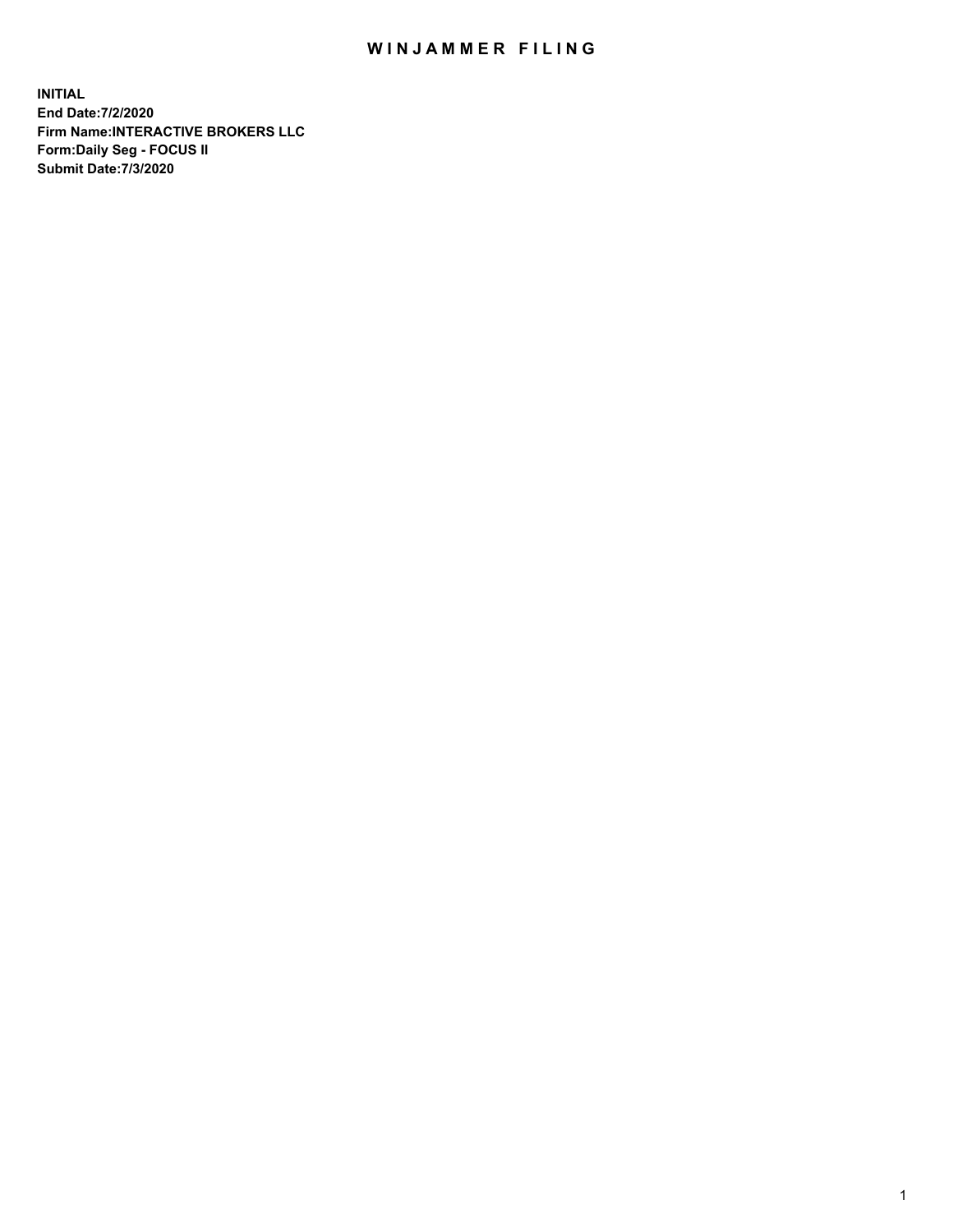**INITIAL End Date:7/2/2020 Firm Name:INTERACTIVE BROKERS LLC Form:Daily Seg - FOCUS II Submit Date:7/3/2020 Daily Segregation - Cover Page**

| Name of Company                                                                                                                                                                                                                                                                                                                | <b>INTERACTIVE BROKERS LLC</b>                                                                 |
|--------------------------------------------------------------------------------------------------------------------------------------------------------------------------------------------------------------------------------------------------------------------------------------------------------------------------------|------------------------------------------------------------------------------------------------|
| <b>Contact Name</b>                                                                                                                                                                                                                                                                                                            | James Menicucci                                                                                |
| <b>Contact Phone Number</b>                                                                                                                                                                                                                                                                                                    | 203-618-8085                                                                                   |
| <b>Contact Email Address</b>                                                                                                                                                                                                                                                                                                   | jmenicucci@interactivebrokers.c<br>om                                                          |
| FCM's Customer Segregated Funds Residual Interest Target (choose one):<br>a. Minimum dollar amount: ; or<br>b. Minimum percentage of customer segregated funds required:% ; or<br>c. Dollar amount range between: and; or<br>d. Percentage range of customer segregated funds required between:% and%.                         | $\overline{\mathbf{0}}$<br>$\overline{\mathbf{0}}$<br>155,000,000 245,000,000<br><u>00</u>     |
| FCM's Customer Secured Amount Funds Residual Interest Target (choose one):<br>a. Minimum dollar amount: ; or<br>b. Minimum percentage of customer secured funds required:%; or<br>c. Dollar amount range between: and; or<br>d. Percentage range of customer secured funds required between: % and %.                          | $\overline{\mathbf{0}}$<br>$\overline{\mathbf{0}}$<br>80,000,000 120,000,000<br>0 <sub>0</sub> |
| FCM's Cleared Swaps Customer Collateral Residual Interest Target (choose one):<br>a. Minimum dollar amount: ; or<br>b. Minimum percentage of cleared swaps customer collateral required:% ; or<br>c. Dollar amount range between: and; or<br>d. Percentage range of cleared swaps customer collateral required between:% and%. | $\overline{\mathbf{0}}$<br>$\overline{\mathbf{0}}$<br>0 <sub>0</sub><br>0 <sub>0</sub>         |

Attach supporting documents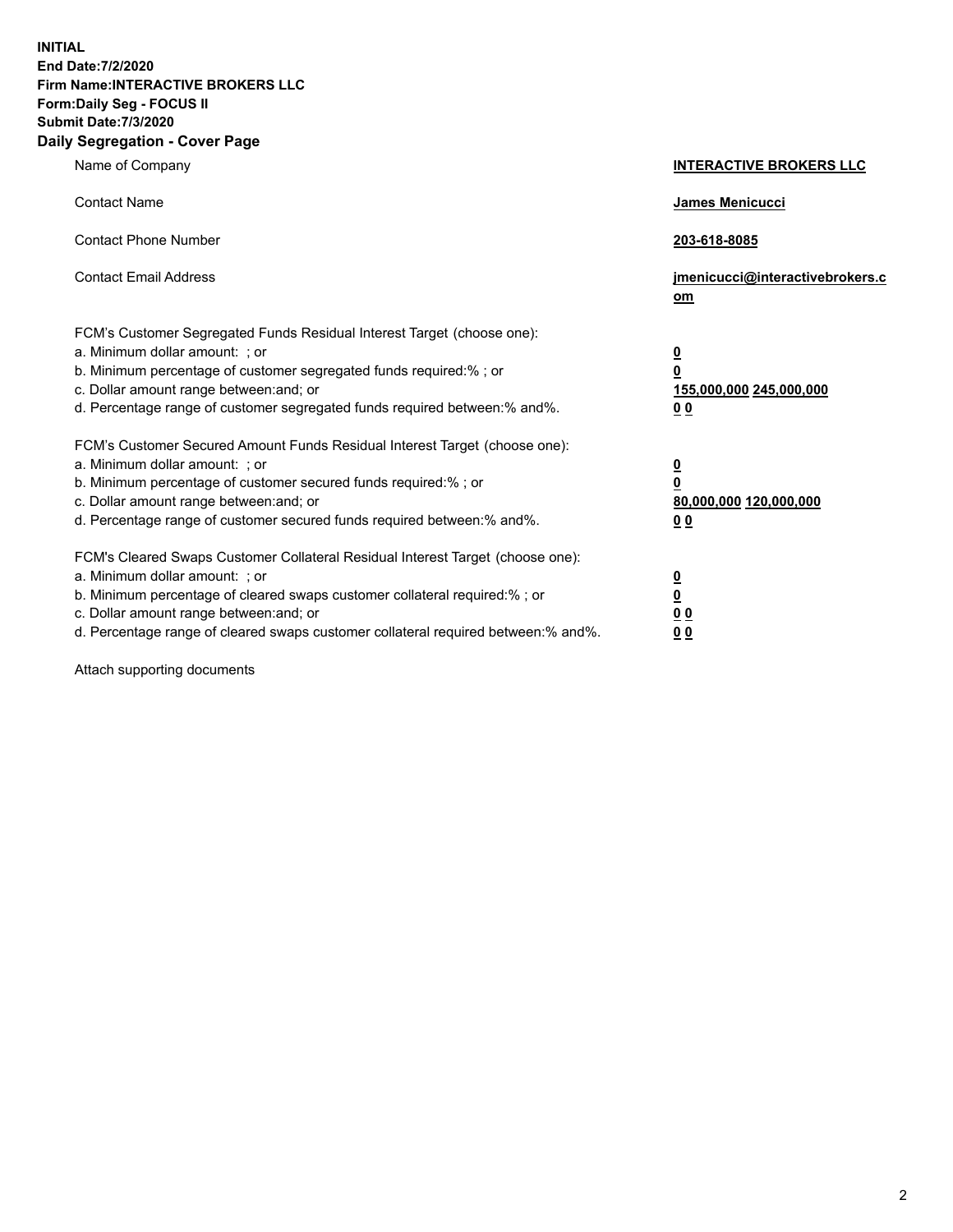**INITIAL End Date:7/2/2020 Firm Name:INTERACTIVE BROKERS LLC Form:Daily Seg - FOCUS II Submit Date:7/3/2020 Daily Segregation - Secured Amounts**

|     | Daily Segregation - Secured Amounts                                                         |                               |
|-----|---------------------------------------------------------------------------------------------|-------------------------------|
|     | Foreign Futures and Foreign Options Secured Amounts                                         |                               |
|     | Amount required to be set aside pursuant to law, rule or regulation of a foreign            | $0$ [7305]                    |
|     | government or a rule of a self-regulatory organization authorized thereunder                |                               |
| 1.  | Net ledger balance - Foreign Futures and Foreign Option Trading - All Customers             |                               |
|     | A. Cash                                                                                     | 572,089,222 [7315]            |
|     | B. Securities (at market)                                                                   | $0$ [7317]                    |
| 2.  | Net unrealized profit (loss) in open futures contracts traded on a foreign board of trade   | -1,586,479 [7325]             |
| 3.  | Exchange traded options                                                                     |                               |
|     | a. Market value of open option contracts purchased on a foreign board of trade              | 3,335,615 [7335]              |
|     | b. Market value of open contracts granted (sold) on a foreign board of trade                | -1,680,332 [7337]             |
| 4.  | Net equity (deficit) (add lines 1. 2. and 3.)                                               | 572,158,026 [7345]            |
| 5.  | Account liquidating to a deficit and account with a debit balances - gross amount           | 13,502 [7351]                 |
|     | Less: amount offset by customer owned securities                                            | 0 [7352] 13,502 [7354]        |
| 6.  | Amount required to be set aside as the secured amount - Net Liquidating Equity              | 572,171,528 [7355]            |
|     | Method (add lines 4 and 5)                                                                  |                               |
| 7.  | Greater of amount required to be set aside pursuant to foreign jurisdiction (above) or line | 572,171,528 [7360]            |
|     | 6.                                                                                          |                               |
|     | FUNDS DEPOSITED IN SEPARATE REGULATION 30.7 ACCOUNTS                                        |                               |
| 1.  | Cash in banks                                                                               |                               |
|     | A. Banks located in the United States                                                       | 75,834,691 [7500]             |
|     | B. Other banks qualified under Regulation 30.7                                              | 0 [7520] 75,834,691 [7530]    |
| 2.  | <b>Securities</b>                                                                           |                               |
|     | A. In safekeeping with banks located in the United States                                   | 479,898,600 [7540]            |
|     | B. In safekeeping with other banks qualified under Regulation 30.7                          | 0 [7560] 479,898,600 [7570]   |
| 3.  | Equities with registered futures commission merchants                                       |                               |
|     | A. Cash                                                                                     | $0$ [7580]                    |
|     | <b>B.</b> Securities                                                                        | $0$ [7590]                    |
|     | C. Unrealized gain (loss) on open futures contracts                                         | $0$ [7600]                    |
|     | D. Value of long option contracts                                                           | $0$ [7610]                    |
|     | E. Value of short option contracts                                                          | 0 [7615] 0 [7620]             |
| 4.  | Amounts held by clearing organizations of foreign boards of trade                           |                               |
|     | A. Cash                                                                                     | $0$ [7640]                    |
|     | <b>B.</b> Securities                                                                        | $0$ [7650]                    |
|     | C. Amount due to (from) clearing organization - daily variation                             | $0$ [7660]                    |
|     | D. Value of long option contracts                                                           | $0$ [7670]                    |
|     | E. Value of short option contracts                                                          | 0 [7675] 0 [7680]             |
| 5.  | Amounts held by members of foreign boards of trade                                          |                               |
|     | A. Cash                                                                                     | 135,232,208 [7700]            |
|     | <b>B.</b> Securities                                                                        | $0$ [7710]                    |
|     | C. Unrealized gain (loss) on open futures contracts                                         | 674,655 [7720]                |
|     | D. Value of long option contracts                                                           | 3,335,615 [7730]              |
|     | E. Value of short option contracts                                                          | -1,680,332 [7735] 137,562,146 |
|     |                                                                                             | [7740]                        |
| 6.  | Amounts with other depositories designated by a foreign board of trade                      | $0$ [7760]                    |
| 7.  | Segregated funds on hand                                                                    | $0$ [7765]                    |
| 8.  | Total funds in separate section 30.7 accounts                                               | 693,295,437 [7770]            |
| 9.  | Excess (deficiency) Set Aside for Secured Amount (subtract line 7 Secured Statement         | 121,123,909 [7380]            |
|     | Page 1 from Line 8)                                                                         |                               |
| 10. | Management Target Amount for Excess funds in separate section 30.7 accounts                 | 80,000,000 [7780]             |
| 11. | Excess (deficiency) funds in separate 30.7 accounts over (under) Management Target          | 41,123,909 [7785]             |
|     |                                                                                             |                               |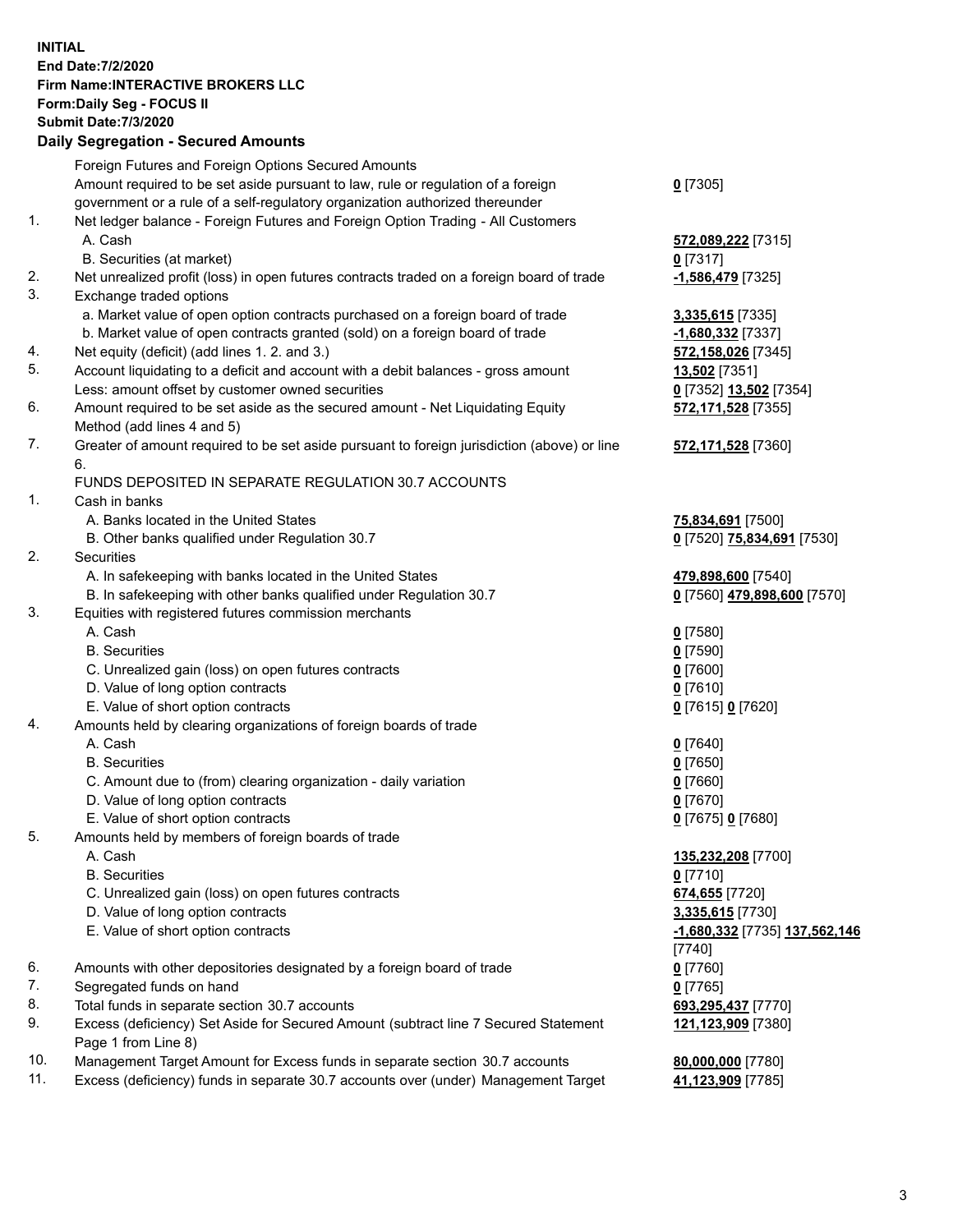**INITIAL End Date:7/2/2020 Firm Name:INTERACTIVE BROKERS LLC Form:Daily Seg - FOCUS II Submit Date:7/3/2020 Daily Segregation - Segregation Statement** SEGREGATION REQUIREMENTS(Section 4d(2) of the CEAct) 1. Net ledger balance A. Cash **5,344,658,066** [7010] B. Securities (at market) **0** [7020] 2. Net unrealized profit (loss) in open futures contracts traded on a contract market **42,112,113** [7030] 3. Exchange traded options A. Add market value of open option contracts purchased on a contract market **245,496,050** [7032] B. Deduct market value of open option contracts granted (sold) on a contract market **-199,478,610** [7033] 4. Net equity (deficit) (add lines 1, 2 and 3) **5,432,787,619** [7040] 5. Accounts liquidating to a deficit and accounts with debit balances - gross amount **6,647,679** [7045] Less: amount offset by customer securities **0** [7047] **6,647,679** [7050] 6. Amount required to be segregated (add lines 4 and 5) **5,439,435,298** [7060] FUNDS IN SEGREGATED ACCOUNTS 7. Deposited in segregated funds bank accounts A. Cash **1,078,191,398** [7070] B. Securities representing investments of customers' funds (at market) **2,605,691,900** [7080] C. Securities held for particular customers or option customers in lieu of cash (at market) **0** [7090] 8. Margins on deposit with derivatives clearing organizations of contract markets A. Cash **7,146,382** [7100] B. Securities representing investments of customers' funds (at market) **1,885,990,937** [7110] C. Securities held for particular customers or option customers in lieu of cash (at market) **0** [7120] 9. Net settlement from (to) derivatives clearing organizations of contract markets **16,257,298** [7130] 10. Exchange traded options A. Value of open long option contracts **245,374,757** [7132] B. Value of open short option contracts **-199,457,903** [7133] 11. Net equities with other FCMs A. Net liquidating equity **0** [7140] B. Securities representing investments of customers' funds (at market) **0** [7160] C. Securities held for particular customers or option customers in lieu of cash (at market) **0** [7170] 12. Segregated funds on hand **0** [7150] 13. Total amount in segregation (add lines 7 through 12) **5,639,194,769** [7180] 14. Excess (deficiency) funds in segregation (subtract line 6 from line 13) **199,759,471** [7190] 15. Management Target Amount for Excess funds in segregation **155,000,000** [7194] 16. Excess (deficiency) funds in segregation over (under) Management Target Amount **44,759,471** [7198]

Excess